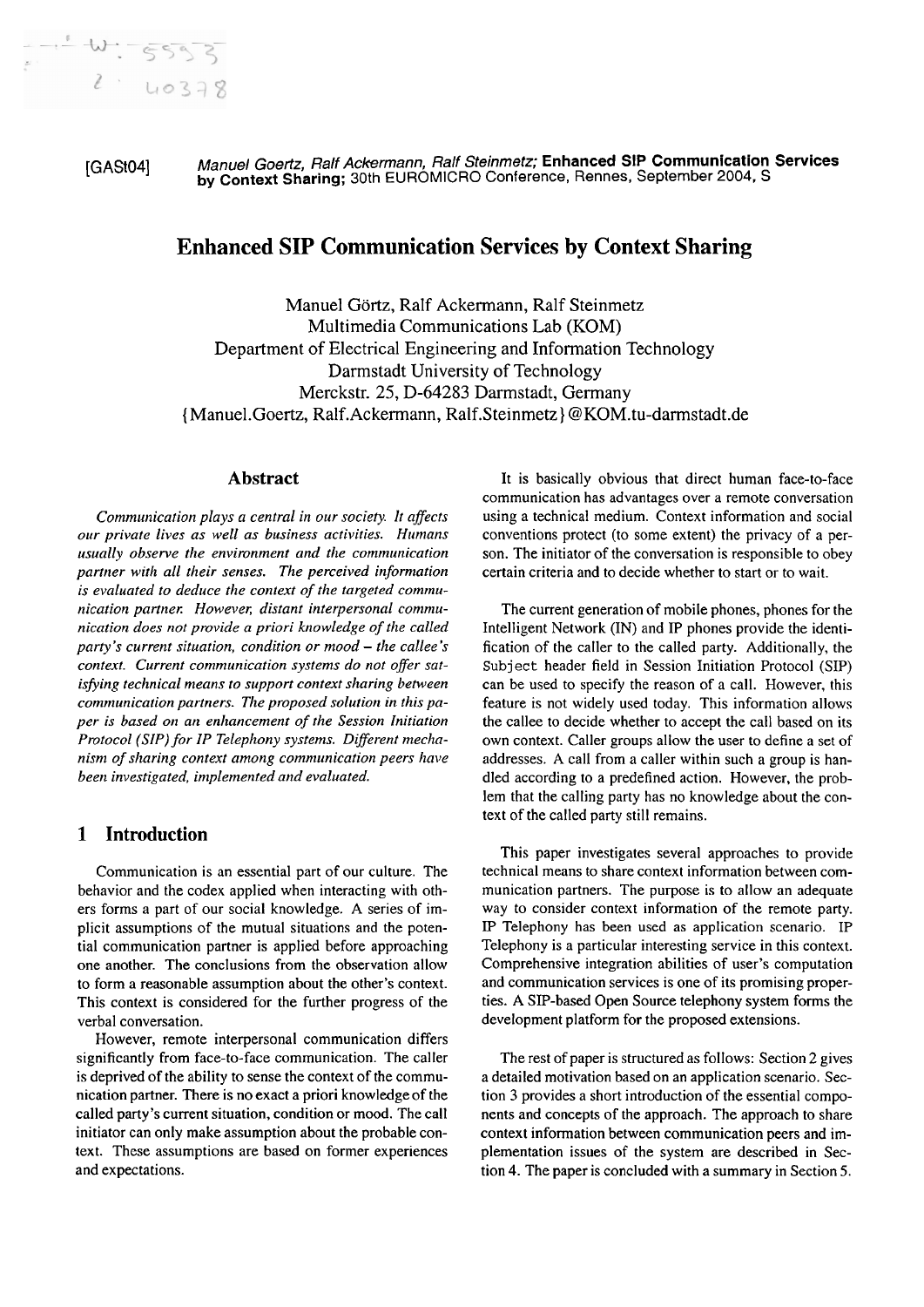# **2 Motivation**

Interpersonal communication can be distinguished between direct face-to-face and distant communication. Communication theory states that context information is an essential part of communication. This refers to the content of the verbal communication as well as to the environmental situation of the communication partners. During each conversation a specific context is built to resolve ambiguities [2]. The outer environmental context likewise influences the type and topic of the conversation.

Additionally, the use of context plays an important role at the start of a conversation. **A** communication partner observes the situation of other communication partners to perceive their current context. Multiple criteria are taken into account in this decision process. Social roles, content of the conversation, and current situation are examples for these criteria. Humans deduce a "good" starting point for the conversation based on the observed information.

Currently, no comprehensive technical means exist to comprehensively map this behavior onto interpersonal communication over distance. The proposed approach assumes that the use of context information will enhance communication processes. Especially, the aspect of *sharing* context information is considered in this paper. The context information is exchanged during the signaling phase of a communication setup.

Figure 1 shows an example that is used to illustrate the use of context sharing. Consider the following situation: A caller initiates a call to a callee who is currently in a meeting. Common questions when calling persons on their mobile phone are "Where are you?" and "Do I disturb you?". However, if the callee has been disturbed by the call it is already too late.



## **Figure 1. Context Information is shared during Ca11 Setup**

Knowing that the communication partner is in a context in which a call is potentially disturbing would allow the caller to better decide whether or not to initiate a call. In the case that the reason for the call is not important or even obsolete due to the callee's context the caller can select from a set of several options. The call might be shifted to a later

point in time, a message might be sent via an asynchronous text-based channel such as e-mail, facsimile or SMS. Alternatively, a context-aware call completion service might be invoked, the call might be discarded or initiated to a different person.

## **2.1 Approach of Context Sharing in SIP-based Telephony Systems**

The purpose of the proposed solution in this paper is to provide a technical equivalent to the human ability to observe the situation and perceive the current context of the communication partner. An IP Telephony System using the Session Initiation Protocol (SIP) is the aimed target platform. Context information is queried from the called party and displayed to the caller. Additionally, call control services are extended such that the context information can be used to offer context-aware communication services. However, only a fraction of the human capabilities of context acquisition and use is realized by the described approach. The main general contribution of this paper is the evaluation of several specific transport mechanisms for the use within a **SIP** environment. These mechanisms form an extension to the existing state of the art and have been investigated, implemented and evaluated.

# **2.2 Related Work**

An initial approach for the sharing of context information has been presented in [18]. However, the described approach is limited to mobile phones using the Wireless Application Protocol (WAP). An additional drawback is the restriction to only a few possible pre-defined answers. These answers are presented to the user. A user can decide whether to proceed or to discard the call. However, the context information is not used to automatize a call processing. The caller has still to become active in triggering the next events.

## **3 Basic Concepts**

In this section the basic concepts of context and the Session Initiation Protocol, that is used for signaling, are covered. It is meant to provide a common understanding of the used terminologies.

# **3.1 Context**

The use of context information gives a number of advantages in communication as motivated before. Contextawareness is an enabling technology to build helpers that are disappearing from the Users perception. This allows to create new classes of services.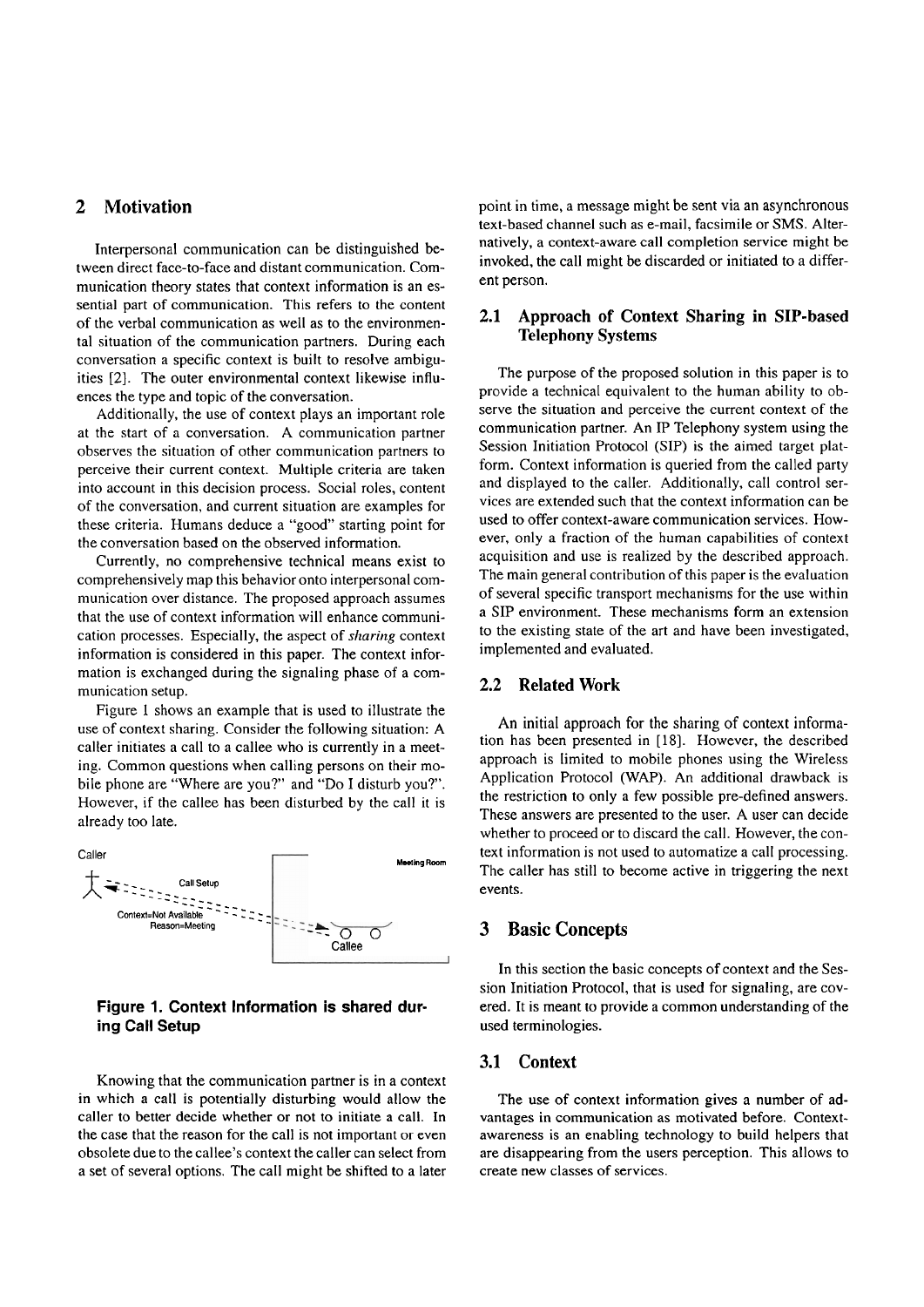In this document the focus is on *communication services* in the area of SIP-based IP Telephony. These services are either call control services or custom User services providing customized functionality to the user. In principle the following definition is used:

A *service*  $\sigma$  is defined as a meaningful set of capabilities provided by an existing or intended set of systems to all who utilize it [20].

#### **3.1.1 Context Definition**

Most people have a general idea about what context is. However, there are diverse (and often vague) notions about what the term actually describes. [11] investigates the formalization of context in the area of Artifical Intelligence (AI). Contexts are abstract objects in a domain and statements can be made "about" them. They are often *rich* objects like situations and cannot be completely described. The main question of *what context is* cannot be answered in single and final statement. Instead, various notions of context each for its specific application will be found useful [12]. Throughout this paper the following definition of context adapted from [7] is used. This definition is widely accepted in the area of context-aware computing.

*Context* is any information that can be used to characterize the situation of a subject and its interaction with optional objects. Objects are persons, places, or applications that are considered relevant to the subject.

The combination of several context values provides a very powerful mechanism to determine the current situation. Location, entity activity and time are typical context sources and form the *primary context.* Knowledge of the current location and time together with a user's calendar lets an application have a good estimation of the user's social situation at a specific point in time.

#### **3.1.2 Context Usage**

The utilization of context information requires several processing steps. These are differentiated in the phases *acqui* $sition, synthesis, dissemination and use. A similar principle$ can be found in the area of multi sensor fusion [4].

The automatic context acquisition is a prerequisite in order to capture real world situations. This phase is characterized by the usage of a multitude of sensors. Sensors are used to capture the physical world.

*A sensor* is a device that perceives a physical property. It transmits the result of a measurement. A sensor maps the value of some environmental attribute to a quantitative measurement.

Two types of sensors can be distinguished [17]. *Physical sensors* are electronic hardware components that measure physical parameters in the environment. Information gathered from a host process (e.g. current time, GSM cell, etc.) is considered as originating from *logical sensors.* The sensor  $S$  is a time dependent function that provides the system with a set of values which give a description of the context at a specific time. The function  $S: t \to X$  returns a scalar, vector, or a symbolic value  $(X)$  [5]. The single output of a sensor might not produce sufficient information. *Sensor Fusion* is the combination of sensory data or data derived from sensory data such that the resulting information is in some sense better than would be possible when these source were used individually [8].

The context synthesis process assesses significant features of the context. This process uses the sensor information as an input and creates an abstract representation of the captured situation . Finally, the context information has to be transmitted to the applications. The application uses the information internally or displays it to the user. The described mechanisms must fit into an IP Telephony setup based on the Session Initiation Protocol (SIP).

# **3.2 Session Initiation Protocol**

This paper proposes a solution that works with a SIP [16] based IP Telephony system. Without loss of generality the principles can be transfered to other signaling protocols such as **H.323.** SiP is an application layer signaling protocol. Its main purpose is setting up, modifying, and tearing down multimedia sessions. The text-based signaling messages provide call routing information and media descriptions. They are transfered in transactions that requests that trigger responses.

SiP follows the "fast in core, smart at the edges" principle. This means that a substantial part of the distributed system intelligence is located in the end-systems. A SIP telephony setup incorporates several SIP entities. A *User Agent* (UA) is the interface to the user, initiates calls and keeps track of the call state. The User Agent (UA) is the equivalent to the traditional telephone device.

*SIP servers* are intermediate systems, that handle the application-level control of the signaling routing, and are equivalent to SCPs (Service Control Points) and SSPs (Service Switching Points) in the IN. The Proxy server and the Registrar are the common SIP server in **IP** Telephony setups. Both server are often co-located. SIP servers form an entity that is especially suited for system enhancements, because all signaling messages pass through them. We extend them in our approach.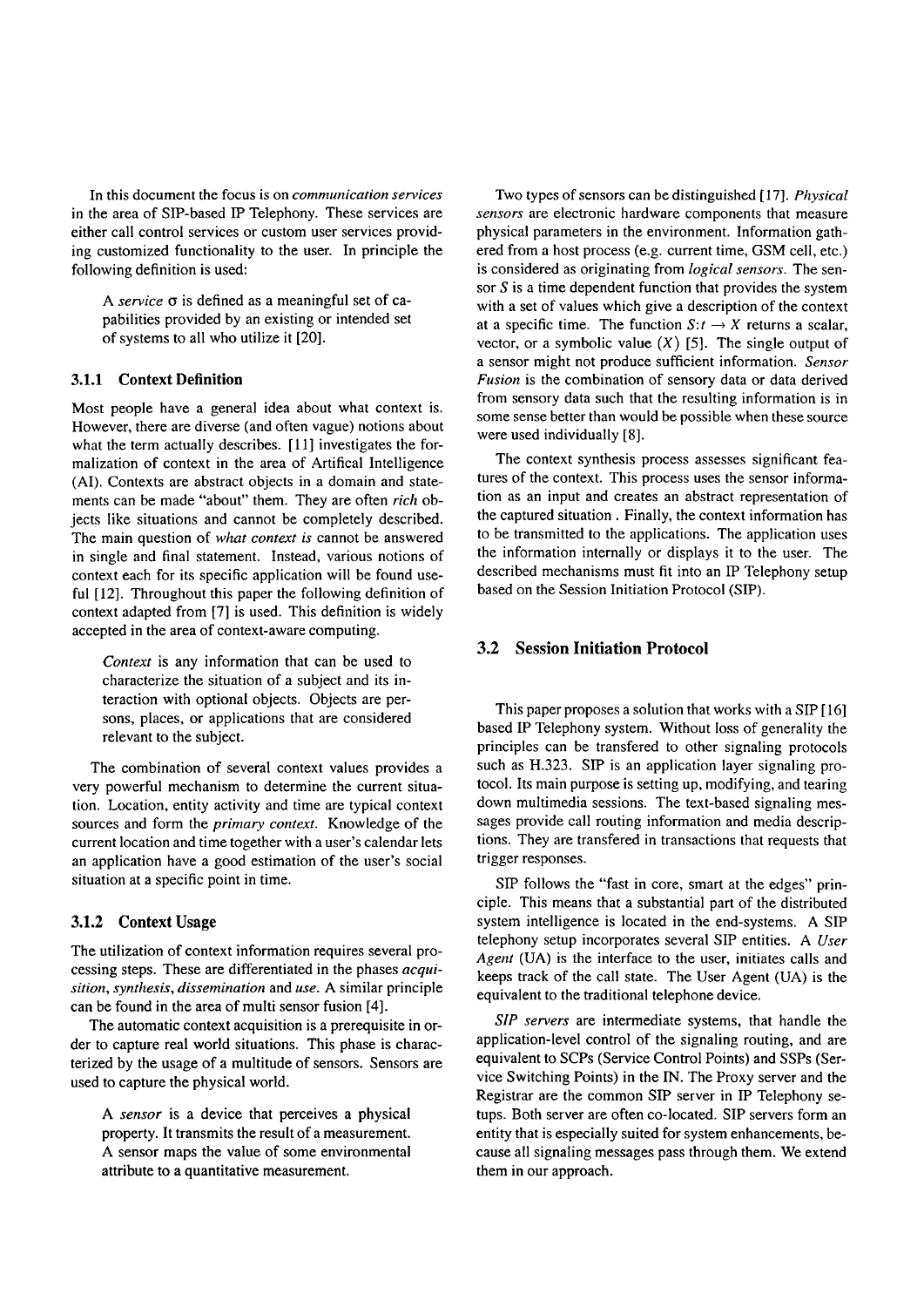#### **3.2.1 Event Notification**

The SIP event framework [14] is an extension to the SIP core specification. Applications subscribe to event sources using the SUBSCRIBE method. When a specific event occurs a NOTIFY message is sent to the consumer application. The event concept is part of the SIP Instant Messaging [6] and Presence [15] architecture. It is well suited to also transport context information. The utilization of the SUBSCRIBE/NOTIFY mechanism is part of our approach.

## **4 Building Blocks for the Approach**

This section describes our approach for a generic mechanism that enables context sharing. Several mechanisms to acquire context information are described in this section. Different methods for transmitting context information between SIP entities have been investigated. Finally, the prototype setup which combines the presented mechanisms in a SIP environment is explained.

#### **4.1 Context Sharing**

Two methods to exchange context information can be distinguished. The context sharing can be performed directly between the individual clients. Alternatively, the exchange can be done between a client and a server that relays or utilizes the information. Both methods are investigated in this paper.

Figure 2 shows the principle procedure of a direct context sharing between two SIP User Agents (UA). A *query/response* mechanism is used to exchange the context information. The UAs must have the capability to acquire and transmit their own context. This method is especially interesting for supporting voice conversation setup in a peer-to-peer mode and for the autonomous use with mobile hand-held devices.



**Figure 2. Context Sharing Using a Request/ Response Mechanism** 

An alternative communication mechanism is the utilization of *subscriptions* and *notifications*. Figure 3 depicts such a mechanism with a User Agent and a *Context Server.*  A Context Server acts as a proxy entity that possess the context information of User Agents. Whenever the context server becomes aware of context changes it announces them.



# **Figure 3. Context Sharing in a Client/Server Fashion**

A User Agent is not the only entity that is suitable to response to a context request. The SLP proxy is an applicative component, especially if the Context Server functionality is CO-located with a SIP signaling proxy. The proxy intercepts the incoming messages which query the callee's context. Responses are sent out by the proxy on behalf of the UA. The Context Server/Proxy serves as an integration component and is depicted in Figure 4. The context information sources, shown on the left side, transmit their data to the server. The mode of the transmissions depends on the capabilities of the Sensor. Operation properties such as the update frequency or bandwidth constrains, require a suitable communication strategy.

Several devices, such as Bluetooth senders, RF/IR-Badges or iCalendar-compliant applications act as potential context information sources. The variety of devices allows to support intrinsic and extrinsic context acquisition. The low-level information sources such as temperature or light sensors are encapsulated by *virtual sensors* (VS). These provide an abstraction for vendor specific data types and communication mechanisms. Each source should possess self-describing capabilities, which are notated with e.g. Web Service Description Language (WSDL) descriptions. Data is encoded in an extended Presence Information Data Format (PIDF) syntax [19] to ensure compatibility with existing presence information systems.

#### **4.2 Context Acquisition**

Automated context acquisition is a prerequisite for context-aware applications. To show the feasibility of the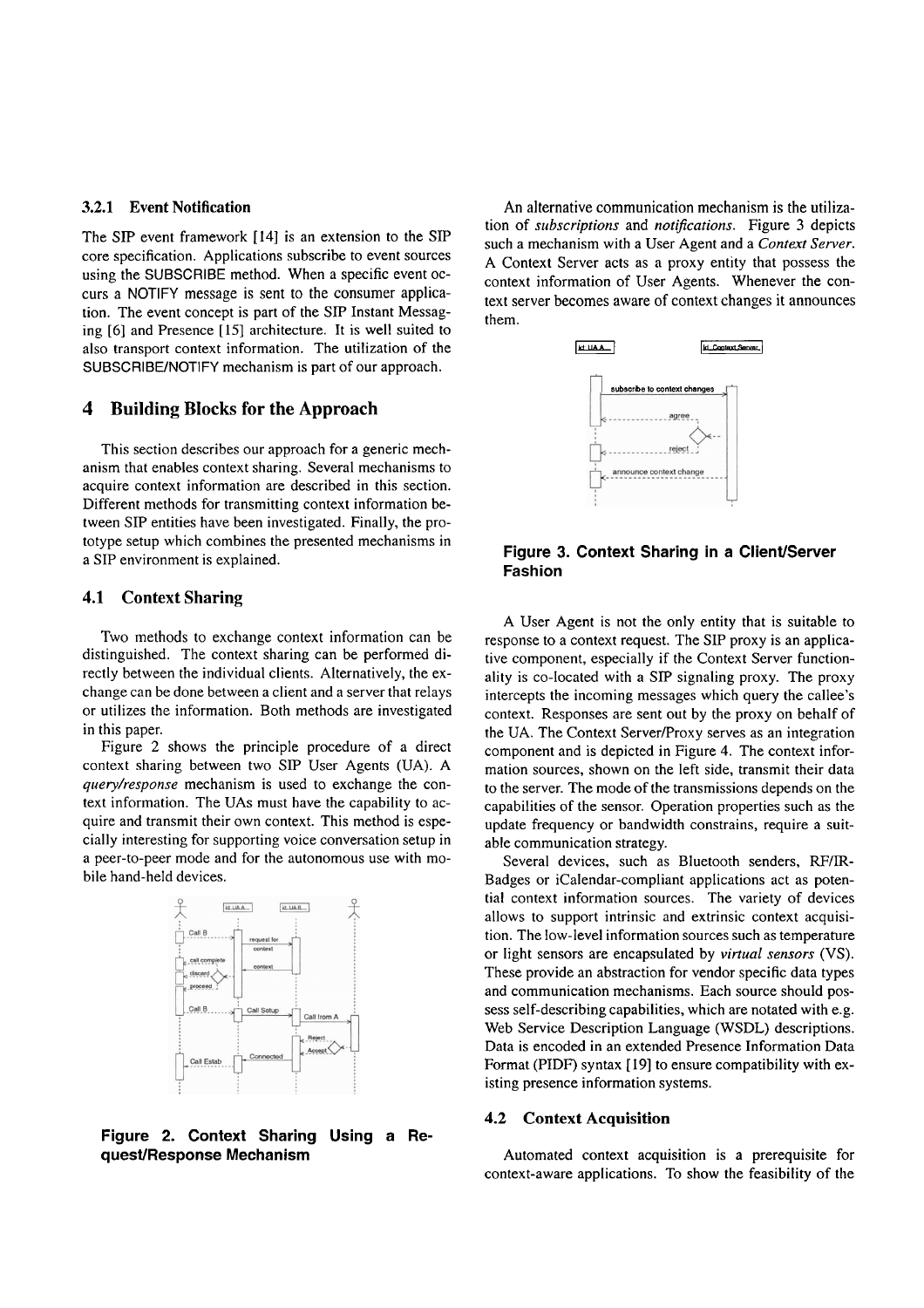

**Figure 4. A Context-aware Communication Service System Using a Multitude of Context Information Sources** 

proposed approach, location information as well as calendar entries from iCal-compliant applications have been used as context sources for the system. However, the system is not limited to these two types of context information.

Several indoor location sensing systems exist. The Active Badges system [22] is considered as the pioneer work in this area. The badges communicate with their infrastructure via infra-red (IR) transmissions. Thus, a line-of-sight is needed to work properly. Within our work different indoor location sensing systems have been set up and evaluated to show the feasibility of such approaches. The investigated concepts Cover location sensing using a Wireless LAN infrastructure, the utilization of Bluetooth and a location system with infra-red beacons and radio frequency tags.

RADAR [3] is a radio frequency based approach that utilizes a IEEE 802.11 WLAN infrastructure. The location is estimated by evaluating the signal strengths measured between the client and multiple visible access points. Our experiments have shown that a room-scale accuracy can be achieved by comparing the measured values with a before prepare signal strength map of the floor. The evaluation [10] resulted in a detection rate of approximately 85% if three or more Access Points (APs) are visible for the measuring device. The rate drops to roughly 60% if only two APs were available. A PDA running Linux and patched drivers for the WLAN cards were used as the prototype device.

A similar approach was undertaken using a Bluetooth environment **[9].** A PDA with a Bluetooth interface receives the beacon signaling sent out by the base stations. The 48 bit address of each base station provides a tag for identification. The actual location is obtained from a lookuptable that holds a corresponding symbolic location information for every identifier. An advantage of both approaches is, that they use commodity wireless network technologies. WLAN and Bluetooth already exist in most office-like environments. Devices such as PDAs and notebooks are often equipped with Wireless LAN and Bluetooth interfaces. Therefore, no additional hardware cost for location sensing on the client side is needed.

Both approaches provide primarily location sensing information on a room scale. A commercially available location sensing system [I] with infra-red tags and badges have been installed in order to allow a more fine grain detection of positions. The tags have been placed near selected positions, such as a presentation wall. This information is needed for instance to detect if a person is a listening visitor of a meeting or is active as a speaker.

## **4.3 Infrastructure Elements**

The utilization of central infrastructure components such as a SIP ProxyIContext Servers provides several beneficial properties. A trapezoid routing is typically found in SIP telephony system. This means that outgoing and incoming SIP proxies are traversed by the signaling. The SIP proxies are often combined with the SIP Registrar entity. The routing via a proxy supports user mobility and multiple registered devices belonging to one user. Therefore, it naturally fits in the signaling process to locate the Context Server in the signaling path.

Additionally, if the user has switched off the device, the server can still answer incoming requests about the user's current context. A central instance is useful if several context sources in the environment transmit their data to such a server and not to all individual end-devices.

Even though the properties for the use of a central entity seem advantageous over the peer-to-peer concept both are considered useful. They are complementary concepts necessary to form a complete system. Such a system must support all kinds of setups and user or administrator needs.

#### 4.4 **Prototype setup**

The proposed extensions have been implemented as part of our context-aware communication services architecture. The Open Source software project VOCAL [21] forms the platform for SIP-based IP Telephony. The Vovida Open Communication Application Library (VOCAL) provides a fully-fledged SIP system with a variety of SIP server, administrative entities and a command line User Agent (UA). The UA is of special interest because the suggested extension can be relatively easy integrated into this device.

The internal architecture of the VOCAL UA is based on Finite State Machine (FSM). The behavior is described by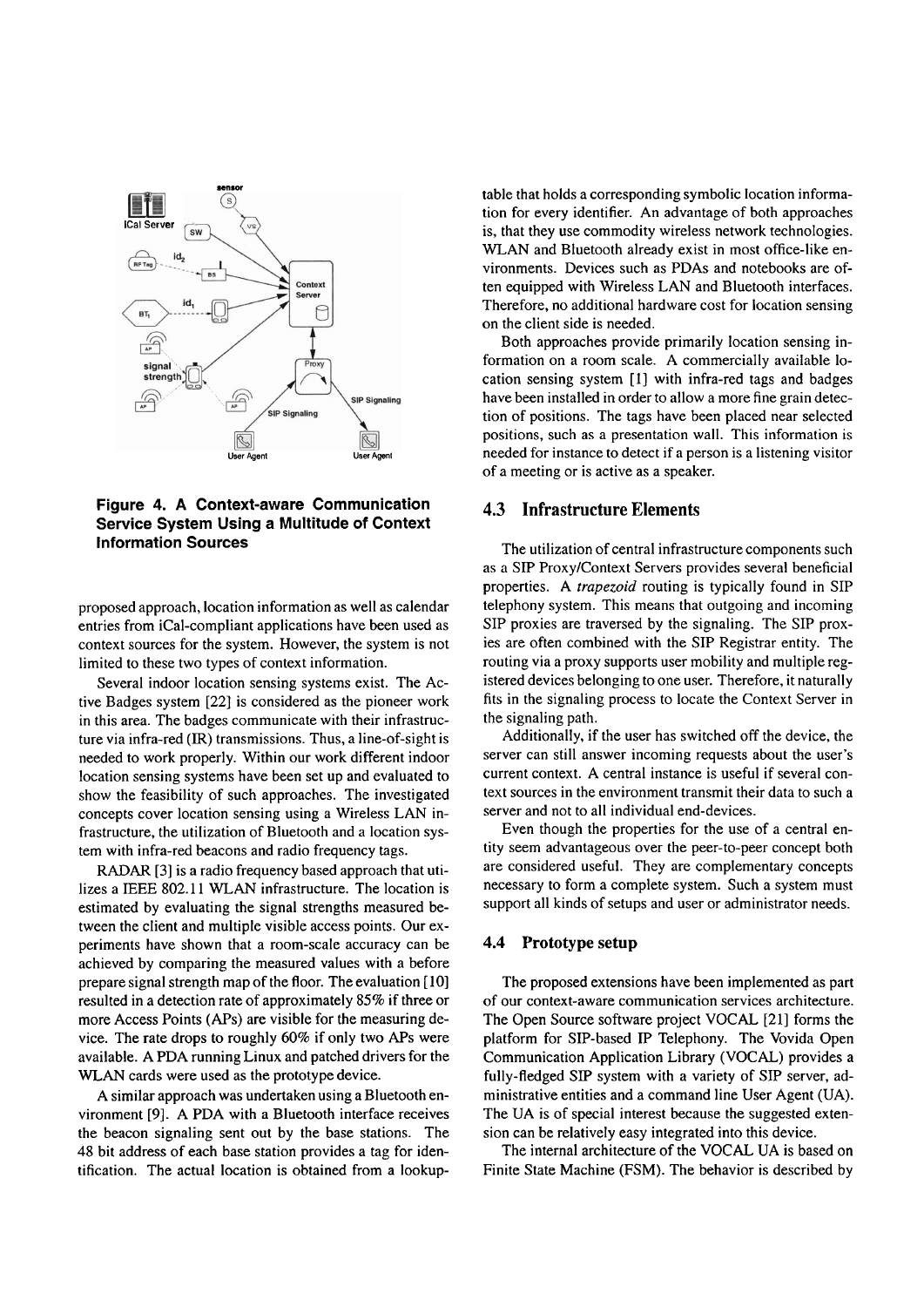a Set of *states* and *operators.* The operators subscribe to specific states of the internal structure. Events, such as incoming messages or key strokes trigger the operators. The operator that first matches to the trigger is executed and the next state is entered. During an operation several actions, such as sending messages or storing status information, are performed.

A cut-out of the complete FSM of the UA is shown in Figure *5.* It shows the call setup procedure of UA on the caller side as a state machine diagram. The extensions are inserted in this process. Before the call setup is performed the context is queried. After the user entered the address (SIP URI) of the callee the operator *OpQueryContext* is called. The actual process depends on the method chosen for the context query. On receipt of the response the state *Context* is entered. In this state the UA waits for the user input on how to process further. If the user wants to proceed with the call setup the next state of the regular setup procedure is entered. Otherwise the call initialization is canceled.



**Figure 5. Extended Call Setup FSM** 

## **4.4.1 Context Query using OPTIONS Methods**

The analysis of the existing methods defined within the core specification of the Session Initiation Protocol (SIP) [16] lead to the use the OPTIONS method for querying context information. It is a request that queries another SIP entity about its capabilities. A SiP server responds to an OP-TIONS request that it Supports all methods without REG-ISTER and it allows SDP descriptions. The principle message exchange is shown in Figure 6. The initial OPTIONS request is answered by a 200 OK response. The response contains the available capabilities of the answering entity. This method is usually send before the actual call initiation phase. Therefor it is well suited from its intention to query also other information from the communication partner.

The original OPTIONS method was extended by an additional header field. It is used to indicate that the requestors seeks to find out the current context of the receiver. The policy to ignore unknown header fields let the message traverse unmodified SIP entities. A UA with the extensions will respond with its capabilities as described in the SiP standard. A modified UA with the proposed extension however will parse the header field in the OPTIONS method header. Upon recognizing the Context header field the client will include the current user's context into the reply.



**Figure 6. Options Operation** 

The replied SIP 200 OK response carries the context information. The body of the response can contain any kind of format as long it is specified in the payload-type header field. For our prototype the context information is a simple ASCII string. The payload- type field is set accordingly to the content. The initiator displays the context of the body to the user. The User Agent interacts via the command line with the user who decides whether to proceed with the regular invite procedure or to discard this process.

The main benefit of extending the existing mechanism is the high reuse of existing code in the SIP entities. Only very few changes have to be made to the internal processing and structure. The original invite process has to be changed such that after a call setup first an OPTIONS is created and sent to the addressee of the call.

During the construction of the method the new header field is inserted. The sequence of operations to create and send the method does not have to be modified. On the receiving side the operator that performs the message parsing has to be extended. On detection of the Context header field a new operation is executed, which retrieves the actual context of the user. This is currently done from a database.

Additionally, the building process of the response message is also modified. The context information is added into the body of the message instead of the capabilities. The sending of the response follows the regular process. Based on the type of payload the receiver of the response message enters a new state. Before the state is entered the content of the body is displayed to the user. Two alternatives ('proceed' or 'discard') are presented for decision. Depending on the user's choice one of the regular operations is executed. Additionally, services such as a context-aware call completion can be activated.

A drawback of this approach is the implicit use of an existing SIP method. A receiver of the request which is not capable of handling the context request will send a normal response. The requestor will have to analyze the content of this response. The decision whether the response contains the context information or the standard capabilities is based on the content. The parsing and analyzing takes time and processing power. An explicit identification would be preferable.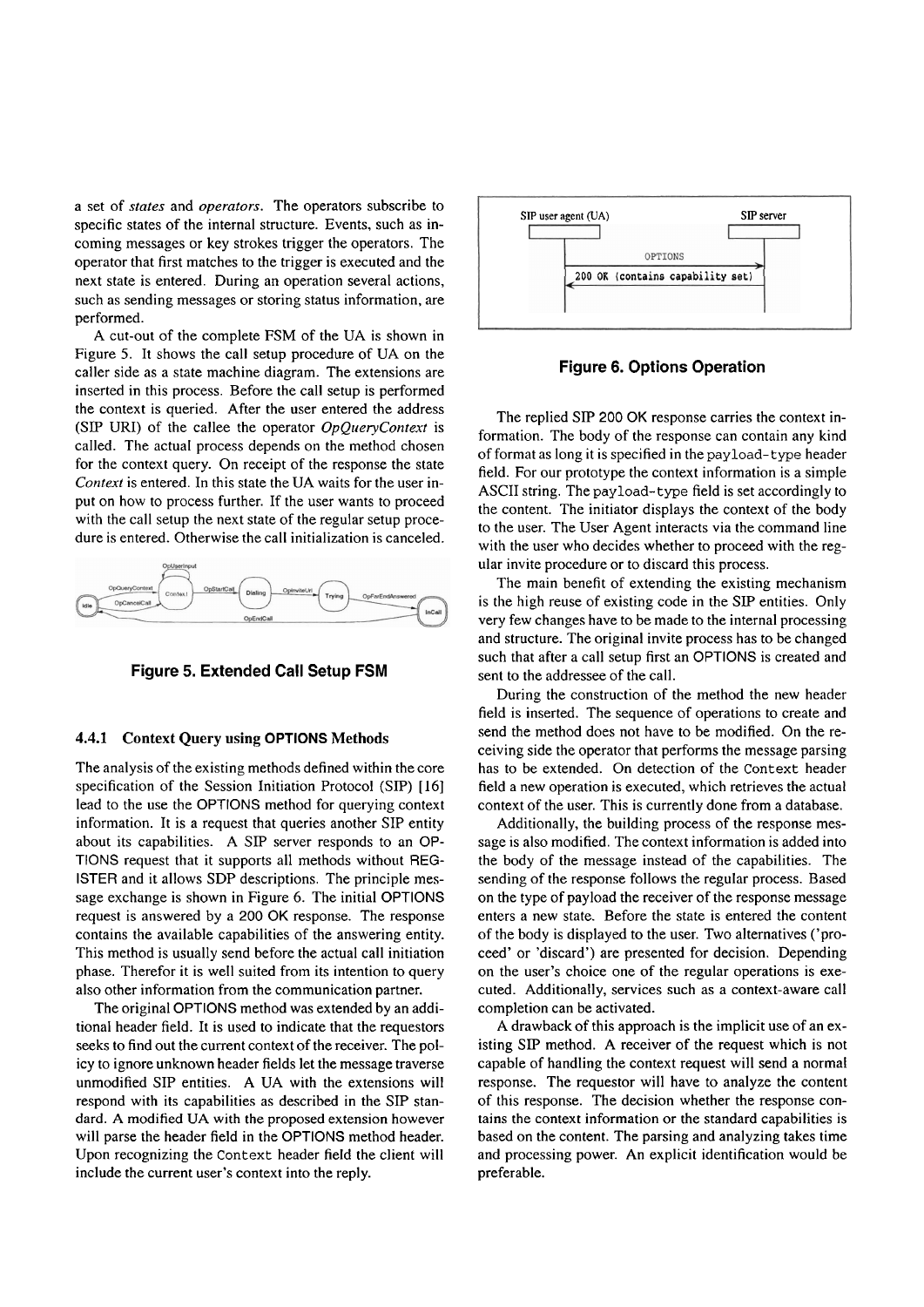#### **4.4.2 Context Query using CONTEXT Methods**

A new method that directly refers to the query for context information would enable an explicit signaling. Therefore, we defined a new CONTEXT method. The method provides a similar functionality as described for the OPTIONS method. However, SIP entities unaware of this method will reply with a 405 Methods Not Allowed error response. This unambiguously indicates that the called party cannot provide the required information.

A new state has to be inserted into the FSM of the UA. The new state is entered after the user has entered the caller's address. The constructor for the new CONTEXT method is invoked and the message is sent. Afterward, the requesting side waits until it receives a 200 OK or a 405 Methods Not Allowed response.

On the receiving side a new Operator was inserted in the UA to enable listening for incoming CONTEXT methods. Upon receiving this method the content is parsed and the queried information is gathered. As described for the extended OPTIONS method the information is received from a database. **A** 200 OK response message is issued with the context information. Since the initial sender of the CON-TEXT method is explicitly awaiting the context in a response message the incoming response can be parsed without ambiguities.

The use of new method for context sharing has a slightly higher implementation effort. It also enlarges the number of SIP methods. However, the handling of SIP entities that are unaware of the new method is similar to the extended OPTIONS message. Methods unknown to the entity are not processed but routed. The benefit of the new CONTEXT method is the explicit meaning which eases the internal handling at the receiver side.

#### **4.4.3 Event Mechanism using SUBSCRIBE/NOTIFY**

Both, the extended OPTIONS and the new CONTEXT method approach use SIP in-band signaling. The SIP event mechanism provides an alternative approach to share context information. The methods SUBSCRIBE and NOTIFY offer the necessary functionality in a SIP environment. After an event as specified in the SUBSCRIBE message occurred, a NOTIFY is sent to the subscriber. Figure 7 shows a message sequence of a subscription and notification.

The notifier is obliged to send the actual status of the event to a subscriber immediately after the subscription has been acknowledged. A synchronous behavior can be achieved this way. The subscription mode is especially interesting when used in conjunction with a Context Server. The user application subscribes to certain context changes. The server handles multiple open requests for context changes.

Moreover, this behavior is also suitable for asynchronous



#### **Figure 7. Subscribe/Notify Operation**

services which do not necessarily require the context information immediately. A context-aware call completion service can utilize the subscription mechanism to be informed when a user becomes available again. The criteria for availability is in this case not restricted to the state of the phone device but depends on the user's state.

The event framework does not provide any predefined event types. It is left to the application designers to define the necessary *event packages.* These packages should be registered with the IANA. However, for our prototype the proprietary event package name 'context' has been used. The defined package allows to query for different levels of context information. Additionally, a user name can be specified to interrogate the context of a particular user from a Context Server. The header field Event specifies the event package the requestor is subscribing for. The receiving application has to parse the Event header field and to create an subscription if the event type is supported.

After a context change has taken place a *SubscribeManager* cycles through all active subscriptions. The subscriptions that match are further processed. NOTIFY messages are sent to the subscribers with the according information. The body contains the information in the specified MiME format of the event package. The benefit of the event mechanism is the loose coupling with the existing applications. However, it is not well suited for a prompt request/response mechanism.

#### **4.5 Privacy Issues**

The shared context information convey very private information to the requestor. It is a legitimate claim of the user to control its context information. In distant communication the caller often asks (implicitly) for the user's context. The possible answers depend on the current situation of the User and the relationship to the questioner. Each caller is categorized into a specific member group and receives the answer in an appropriate detail level. The following example is meant to illustrate this. The question for the actual